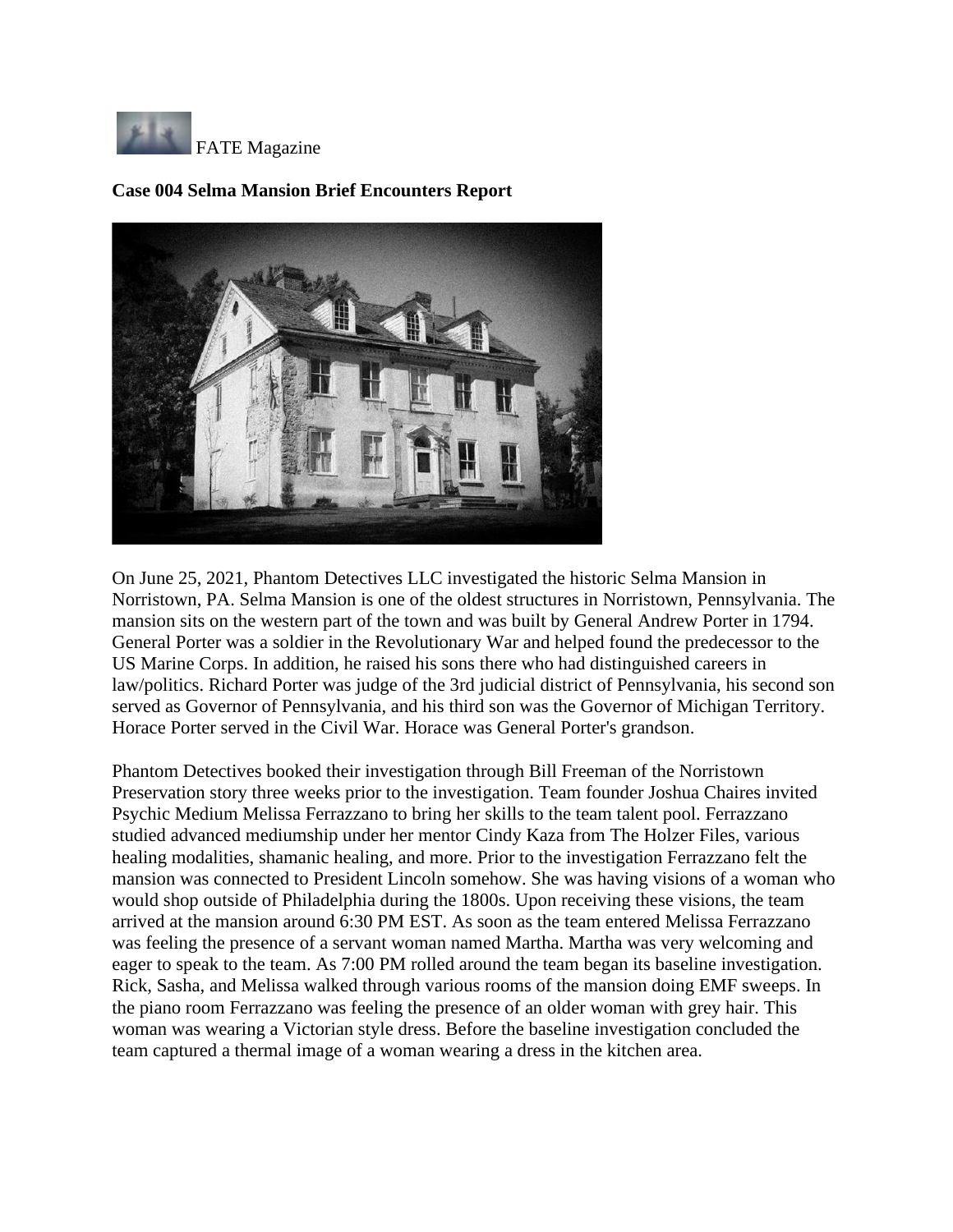Guest investigator Ash Yeager who was a friend of Bill Freemans joined the team for the evening. She was very knowledgeable about where the paranormal activity was in the mansion. Around 8:00 PM EST the team moved their investigation to the upstairs doll room while team founder Joshua Chaires manned the DVR system. During this time the team's rem pod would go off in the piano room, and when Chaires would check up on it the noise stopped. Right around this time Rick, Melissa, and Sasha all had numerous pieces of equipment going off. From Rick's rem pod bear, Chaires Mel Meter Emf spikes were going up, and Zahorcak's k2 meter was lighting up. It seems the mansion is very active on the third floor. Later, in the night the team moved to the piano room and captured a shadow figure near the piano. The team felt very uncomfortable during the basement part of the investigation. They felt as if they were being watched. During this time the DVR camera captured a black mass near the chairs in the basement. As the night progressed the boyfriend of guest investigator Ash Yeager reported seeing a man on the third floor as he came to pick up his girlfriend. The team wasn't anywhere near the third floor during this time. After Ash Yeager left, team founder Joshua Chaires joined the team for the rest of the evening.

On the third floor the team decided to keep clear of one part of the third floor as they felt the older man on the third floor who was protecting the children didn't want them there. Right after this time tech manager Rick Warner left for the evening. During this time the team ran the PSB7 ghost box into a portal box. Several spirit voices came up and revealed themselves to be children who passed away on the property. As the night continued the team concluded their investigation by running the SLS camera in different rooms of the mansion. They captured a few images in the kitchen area where the servant lady seen was eager to greet them.

In conclusion it seems that Selma Mansion in Norristown, PA is very active on all levels of it. With its long history there are many teams that have investigated its walls over the years and have captured numerous pieces of evidence. The spirits within its walls seem to want to welcome visitors daily. Phantom Detectives LLC hopes to eventually go back there in the future. For now, they will continue to keep in touch with manager Bill Freeman on the activity there and monitor things daily. The connection to Lincoln that Ferrazzano was picking up on was through General Andrew Porter. General Porter was the great grandfather of Mary Todd Lincoln.